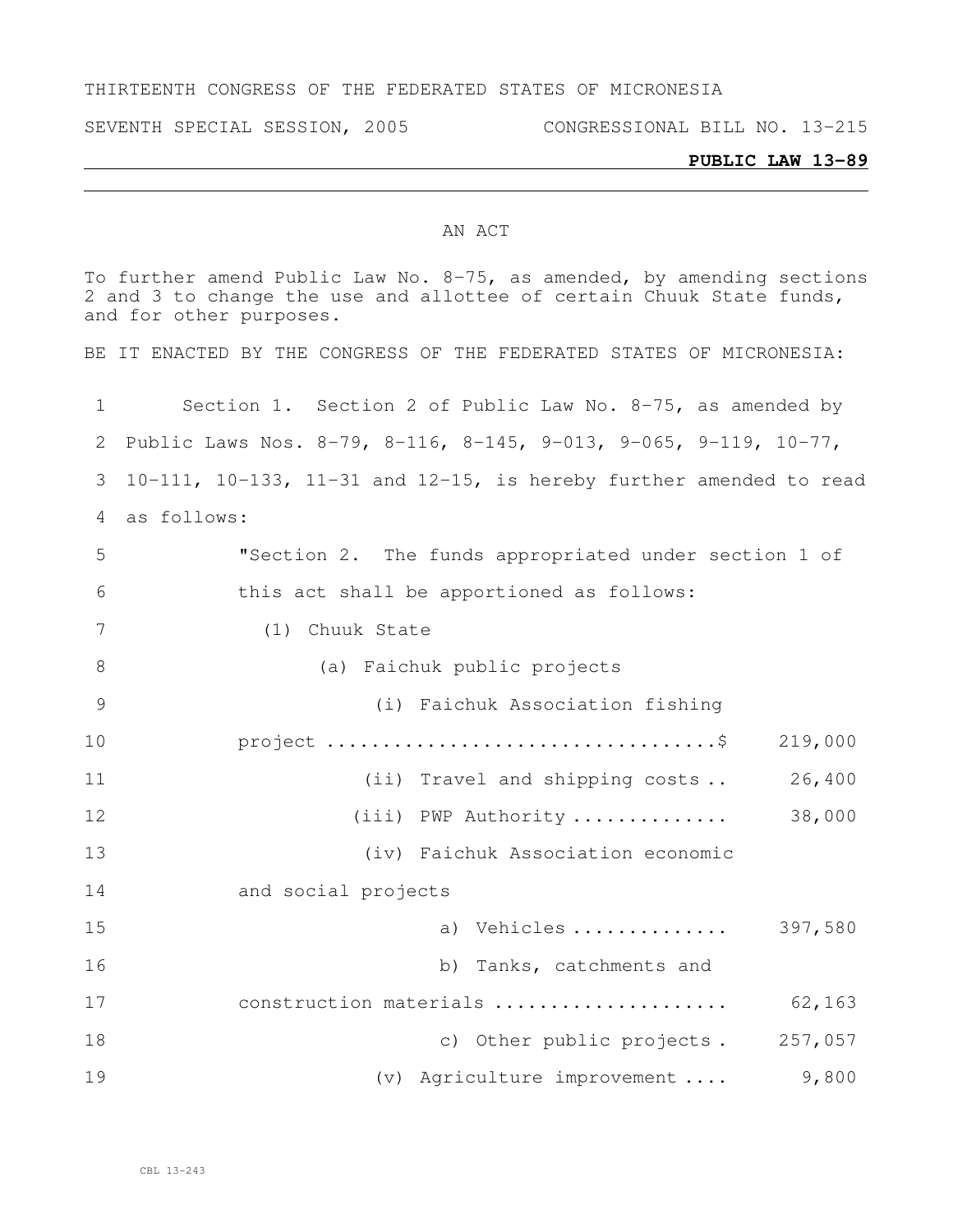| $\mathbf 1$  | (vi) Faichuk youth activities\$       | 5,000   |
|--------------|---------------------------------------|---------|
| $\mathbf{2}$ | (b) Northern Namoneas public projects |         |
| 3            | (i) Fono constitutional               |         |
| 4            | convention                            | 5,000   |
| 5            | (ii) Fono legal fees (retainer        |         |
| 6            | expenses)                             | 10,000  |
| 7            | (iii) Fono youth center               | 15,000  |
| 8            | (iv) Other Fono public projects.      | 40,000  |
| 9            | (v) Pis-Paneu constitutional          |         |
| 10           | convention                            | 5,000   |
| 11           | (vi) Pis-Paneu transitional           |         |
| 12           |                                       | 10,000  |
| 13           | (vii) Other Pis-Paneu public          |         |
| 14           |                                       | 40,000  |
| 15           | (viii) Weno housing projects          | 100,000 |
| 16           | (ix) Weno dispensary                  |         |
| 17           | construction                          | 40,000  |
| 18           | (x) Weno dispensary site              |         |
| 19           | purchase                              | 20,000  |
| 20           | (xi) Weno road projects               | 75,000  |
| 21           | (xii) Contractual services            | 60,000  |
| 22           | (xiii) Community water improvement    |         |
| 23           | projects                              | 80,000  |
| 24           | (xiv) Trees and crop damage           |         |
| 25           | compensation                          | 35,000  |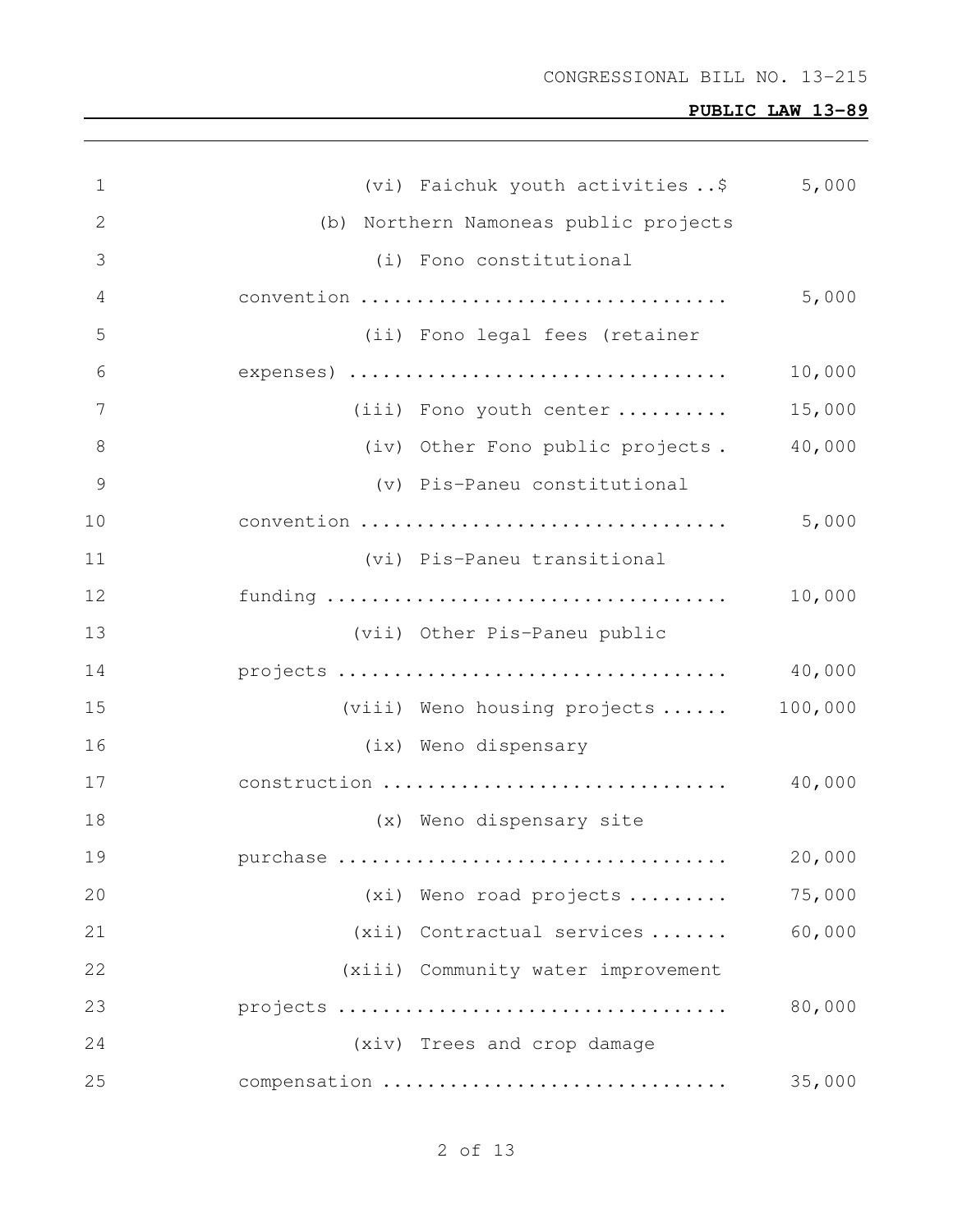| $\mathbf 1$     | (xv) School site lease \$ 25,000 |         |
|-----------------|----------------------------------|---------|
| $\mathbf{2}$    | (xvi) Other public projects      | 100,000 |
| 3               | (xvii) Weno municipal operation  |         |
| 4               |                                  | 15,000  |
| 5               | (xviii) Small-scale fishing      |         |
| 6               |                                  | 25,000  |
| $7\phantom{.0}$ | (c) Southern Namoneas public     |         |
| 8               |                                  | 960,000 |
| $\mathcal{G}$   | (d) Mortlocks public projects    | 700,000 |
| 10              | (e) Northwest Islands public     |         |
| 11              | projects                         | 425,000 |
| 12              | (f) Statewide public projects    |         |
| 13              | (i) Chuuk Organization for       |         |
| 14              | Community Action (COCA)          | 40,059  |
| 15              | (ii) Youth programs              | 61,000  |
| 16              | (iii) Agricultural development   |         |
| 17              |                                  |         |
| 18              | (iv) Chuuk High School           |         |
| 19              | cafeteria                        | 214     |
| 20              | (v) Rural sanitation program     | 25,000  |
| 21              | (vi) Rural water system          | 29,227  |
| 22              | (vii) Pentecostal Lighthouse     |         |
| 23              | Academy classroom construction   | 10,000  |
| 24              | (viii) Medical supplies          | 9,786   |
| 25              | (2) Pohnpei State                |         |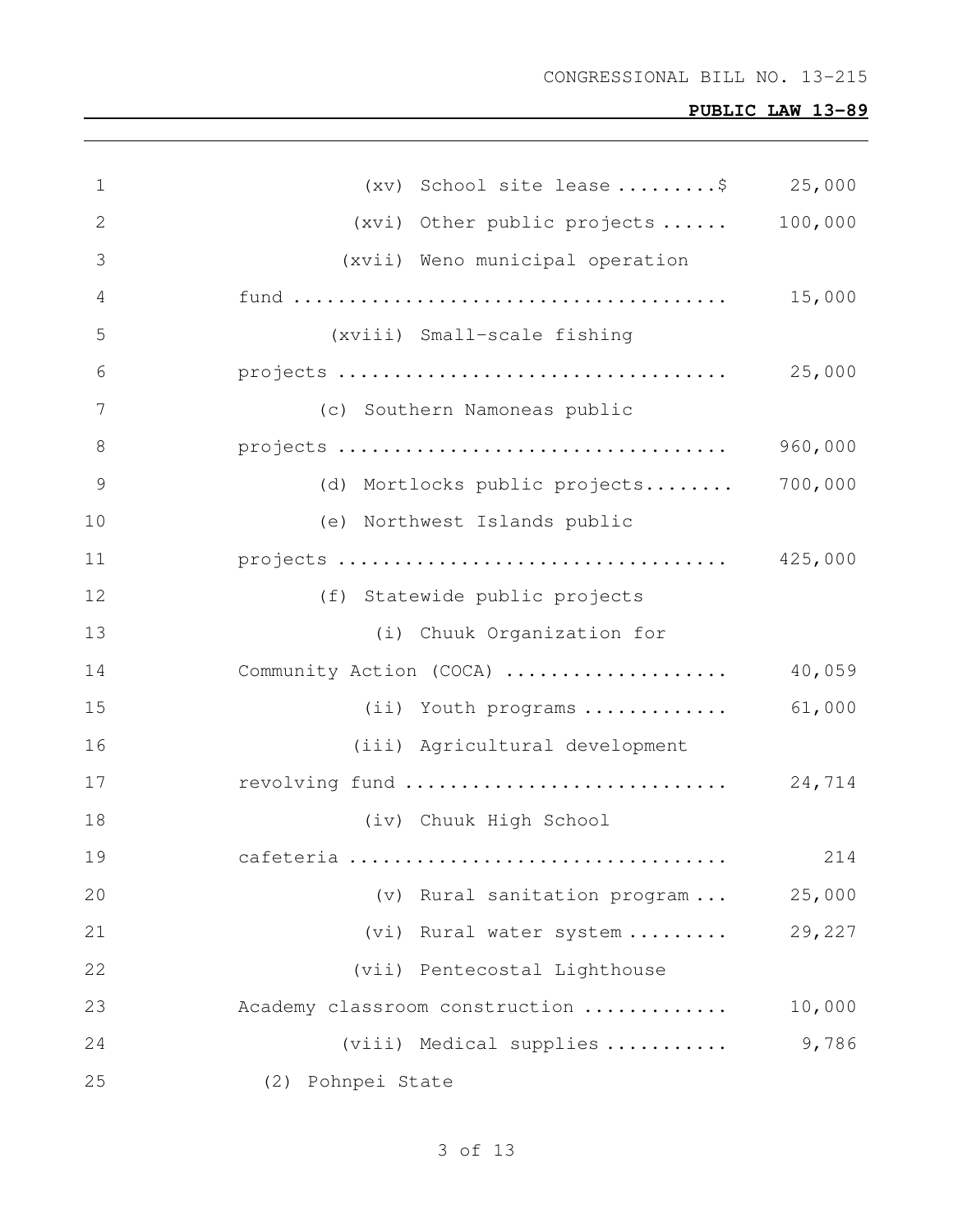| $\mathbf 1$    | (a) Election District 1         |         |
|----------------|---------------------------------|---------|
| $\overline{2}$ | (i)<br>Sapwuafik                |         |
| 3              | a) Classroom renovations \$     | 10,000  |
| 4              | b) Medical supplies             | 2,000   |
| 5              | c) Projects and programs. 6,000 |         |
| 6              | d) School needs                 | 2,000   |
| 7              | (iii)<br>Nukuoro                |         |
| $8\,$          | a) Projects and programs.       | 16,000  |
| 9              | b) Medical supplies  2,000      |         |
| 10             | c) School needs                 | 2,000   |
| 11             | (iii) Kapingamarangi            |         |
| 12             | a) Classroom renovations.       | 6,000   |
| 13             | b) Medical supplies             | 2,000   |
| 14             | c) School needs $2,000$         |         |
| 15             | d) Projects and programs.       | 10,000  |
| 16             | Kolonia<br>(iv)                 | 300,000 |
| 17             | Tropical Storm Melissa<br>a)    |         |
| 18             | victim relief                   |         |
| 19             | i) The Nennis Family 8,000      |         |
| 20             | ii) The Marques                 |         |
| 21             |                                 | 2,000   |
| 22             | iii) Erick and Lisa             |         |
| 23             | Nanpei Store                    | 2,500   |
| 24             | (v) Sokehs                      |         |
| 25             | a) Operations                   | 30,000  |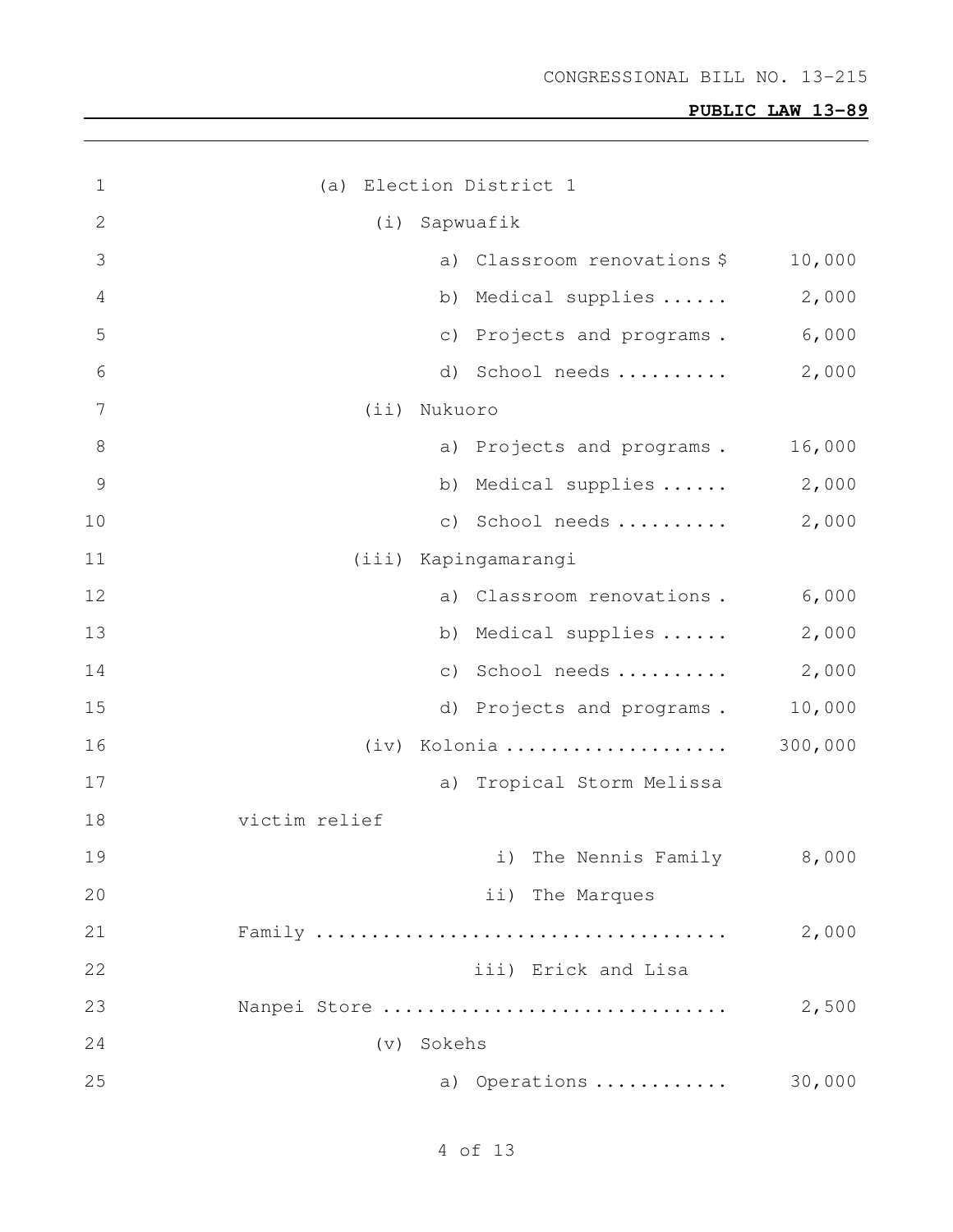| $\mathbf 1$    | b) Office construction $\ldots$ \$ 30,000 |         |
|----------------|-------------------------------------------|---------|
| $\mathbf{2}$   | c) Rural electrification.                 | 110,000 |
| 3              | Iohl road<br>d)                           | 200,000 |
| $\overline{4}$ | e) Water extension                        | 30,000  |
| 5              | f) Upper Ipwal road                       | 30,000  |
| 6              | g) Nanmadep road                          | 70,000  |
| 7              | h) Projects                               |         |
| 8              | administrative costs                      | 17,500  |
| $\mathcal{G}$  | i) Sokehs road                            |         |
| 10             | maintenance                               | 10,000  |
| 11             | (b) Election District 2                   | 800,000 |
| 12             | (c) Election District 3                   |         |
| 13             | (i) U municipality health care            |         |
| 14             | facility construction                     | 80,000  |
| 15             | (ii) Purchase of road                     |         |
| 16             | construction equipment                    | 80,000  |
| 17             | (iii) Other public projects               | 540,000 |
| 18             | (d) Pohnpei Transportation                |         |
| 19             | Authority                                 | 500,000 |
| 20             | (e) Special community projects            |         |
| 21             | (i) Special community projects.           | 73,000  |
| 22             | (ii) Pohnpei Pepper Association           |         |
| 23             |                                           | 40,000  |
| 24             | (iii) Land Survey Program in              |         |
| 25             | Pohnpei State                             | 17,000  |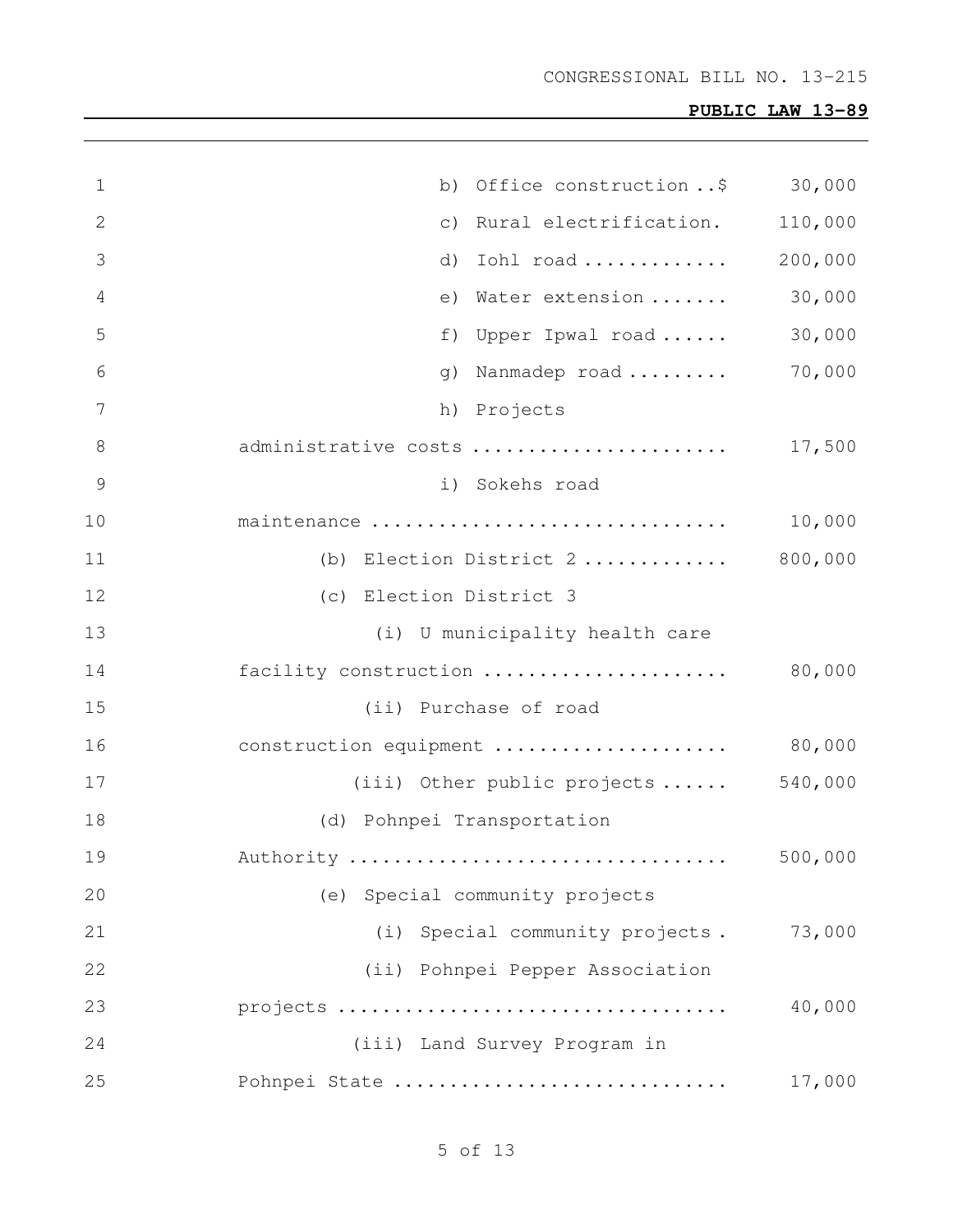| $\mathbf 1$     | (iv) PICS Gym equipment $\ldots \ldots$ \$ 20,000 |         |
|-----------------|---------------------------------------------------|---------|
| $\mathbf{2}$    | (f) Pohnpei Community Action                      |         |
| 3               | Agency operations                                 | 50,000  |
| 4               | (3) Yap State                                     |         |
| 5               | (a) Yap International Airport  1,570,000          |         |
| 6               | (b) Other public projects                         |         |
| $7\phantom{.0}$ | (i) Outer Island cultural and                     |         |
| 8               | agricultural projects                             | 108,000 |
| $\overline{9}$  | (ii) Faraulep multi-purpose                       |         |
| 10              | building                                          | 35,000  |
| 11              | (iii) Gachpar Project                             | 30,000  |
| 12              | (iv) Nef Women's Project                          | 10,000  |
| 13              | (v) Lebnaw Women's Project                        | 5,000   |
| 14              | (vi) Okau Women's Project                         | 5,000   |
| 15              | (vii) Youth projects or programs.                 | 9,000   |
| 16              | (viii) Ulithi power distribution/                 |         |
| 17              | generation                                        | 35,000  |
| 18              | (ix) Daboch road and retaining                    |         |
| 19              |                                                   | 85,000  |
| 20              | (x) Falalop Woleai power                          |         |
| 21              | distribution/generation                           | 10,000  |
| 22              | Bechial power distribution.<br>(xi)               | 25,000  |
| 23              | (xii) Satawal and West Fayu                       |         |
| 24              | community                                         |         |
| 25              | a) Legal fees                                     | 16,800  |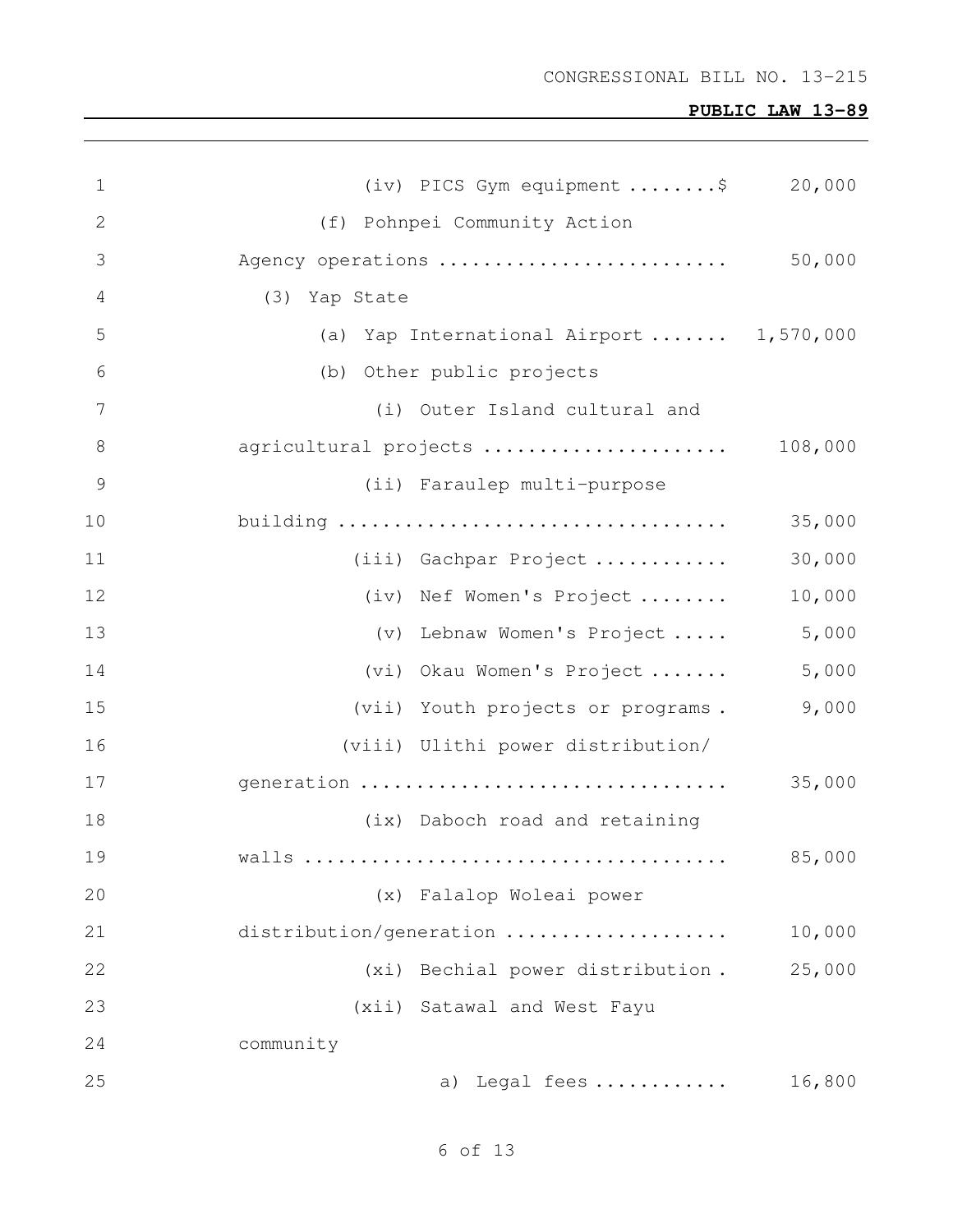| 1  | b) Community Center                         |        |
|----|---------------------------------------------|--------|
| 2  |                                             | 5,000  |
| 3  | c) Warehouse renovation                     | 13,000 |
| 4  | d) Payment of past-due                      |        |
| 5  | invoices for foremen labor for Community    |        |
| 6  | Center repair, warehouse renovation, and    |        |
| 7  | Women's Centers construction, PROVIDED THAT |        |
| 8  | should any funds be available after these   |        |
| 9  | liabilities have been paid, the balance of  |        |
| 10 | this item may be used for the open          |        |
| 11 | house/dedication for these facilities       | 8,200  |
| 12 | e) West Fayu water                          |        |
| 13 |                                             | 5,000  |
| 14 | f) Satawal water project.                   | 10,000 |
| 15 | (c) Outer Island water catchment            |        |
| 16 | repair projects                             | 15,000 |
| 17 | (4) Kosrae State                            |        |
| 18 | (a) Kosrae Sports Council                   |        |
| 19 | (i) Domestic, regional and                  |        |
| 20 | international games                         | 50,000 |
| 21 | (ii) Construction/improvement               |        |
| 22 | of sports facilities                        | 70,000 |
| 23 | Kosrae State Tourism Program<br>(b)         | 30,000 |
| 24 | Kosrae Community Action Program.<br>(C)     | 50,000 |
| 25 | (d) Constitutional Convention               | 40,000 |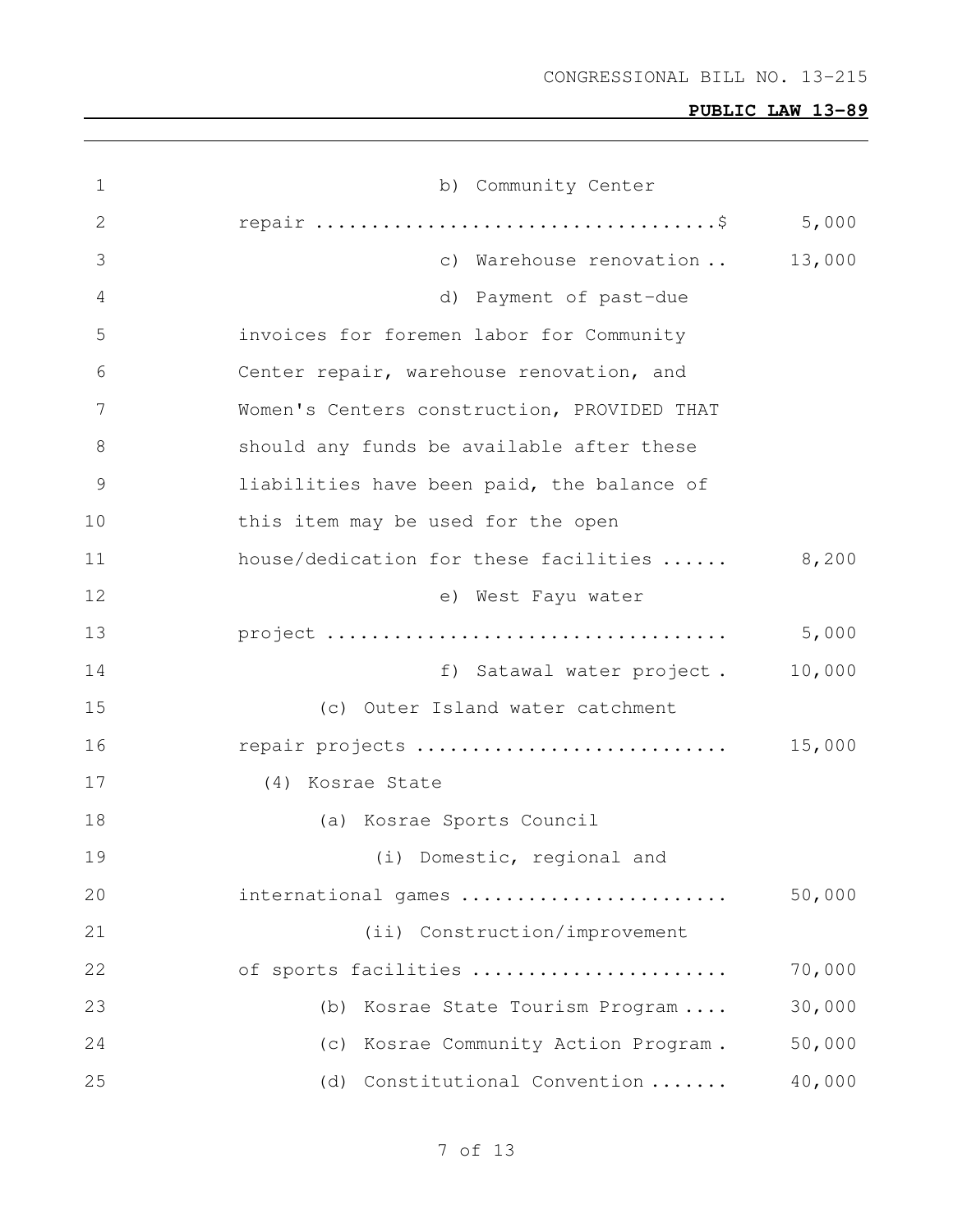| $\mathbf 1$    | (e) Congressional Delegation Office     |        |
|----------------|-----------------------------------------|--------|
| 2              | (i) renovation and other                |        |
| 3              |                                         | 50,000 |
| 4              | (ii) office and land lease $\ldots$ .   | 15,000 |
| 5              | (f) Kosrae Farmers Cooperative          |        |
| 6              | Association                             | 60,000 |
| 7              | (g) Electronic equipment and office     |        |
| 8              | furniture for Kosrae Radio Broadcasting |        |
| $\overline{9}$ |                                         | 15,000 |
| 10             | (h) Kosrae poultry national project.    | 35,000 |
| 11             | (i) Senior citizens: Cultural and       |        |
| 12             | traditional arts and crafts             | 17,000 |
| 13             | (j) Kosrae Family Food Production       |        |
| 14             | and Nutrition (KFFPN) program           | 20,000 |
| 15             | (k) Expansion of T3 and JTPA office     |        |
| 16             |                                         | 10,000 |
| 17             | (1) Mutunnenea to Siyalat inner         |        |
| 18             |                                         | 50,000 |
| 19             | (m) Pilyuul to Taf inner road           | 75,000 |
| 20             | (n) Lelu Municipal Government projects  |        |
| 21             | (i) Senior citizens                     | 1,000  |
| 22             | (ii) Farm production and                |        |
| 23             | marketing                               | 30,000 |
| 24             | (iii) Other municipal projects          | 72,250 |
| 25             | (o) Malem Municipal Government projects |        |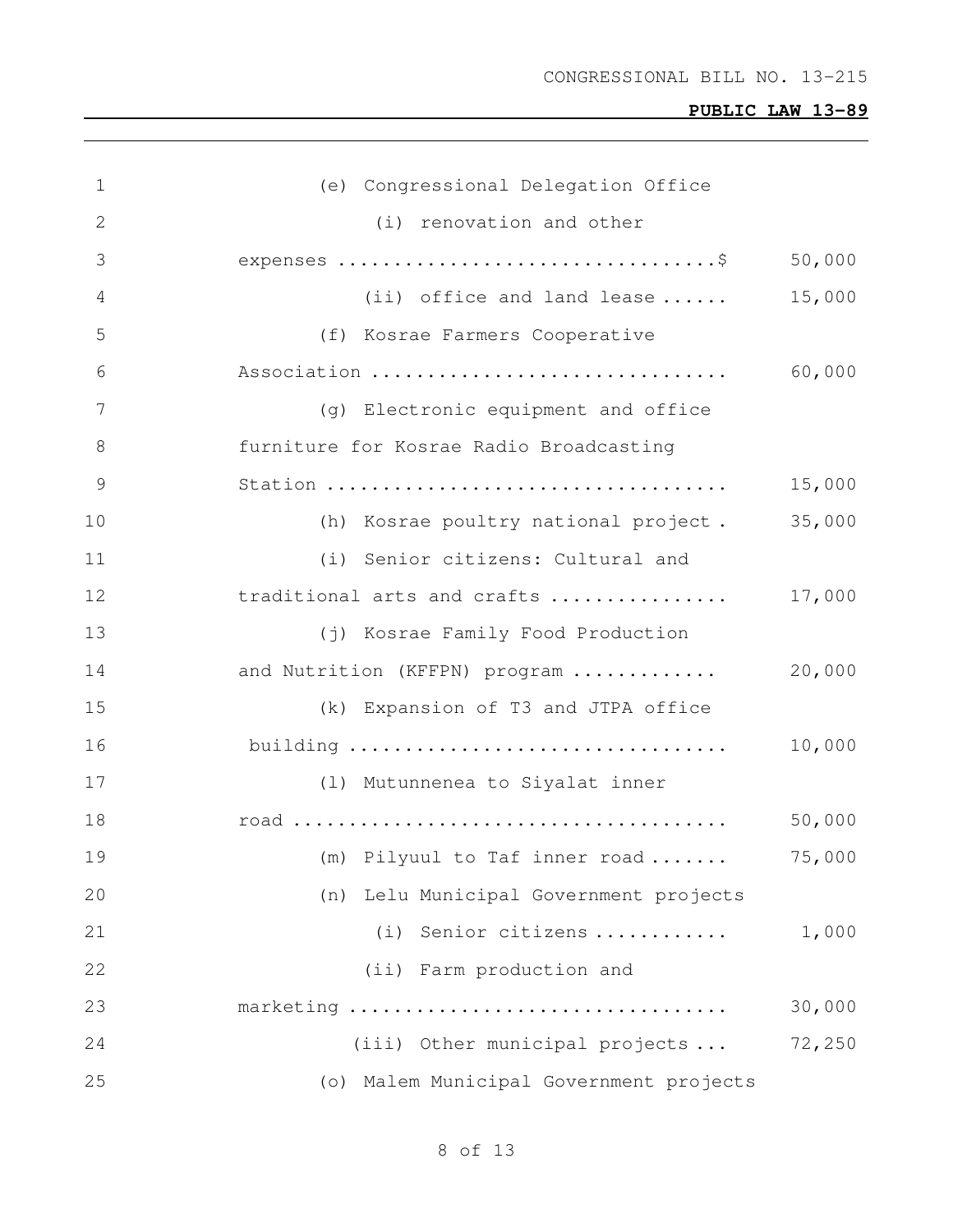| $\mathbf 1$    | (i) Senior citizens \$<br>1,000                                  |
|----------------|------------------------------------------------------------------|
| 2              | (ii) Land acquisition, site                                      |
| 3              | preparation, etc., for Malem Community                           |
| 4              | 25,000                                                           |
| 5              | (iii) Other municipal projects<br>77,250                         |
| 6              | (p) Utwe Municipal Government projects                           |
| 7              | 1,000<br>(i) Senior citizens                                     |
| 8              | (ii) Extension and completion                                    |
| $\overline{9}$ | of Utwe Municipal Government building<br>65,000                  |
| 10             | (iii) Other municipal projects  37,250                           |
| 11             | (q) Tafunsak Municipal Government                                |
| 12             | projects                                                         |
| 13             | 1,000<br>(i) Senior citizens                                     |
| 14             | (ii) Other municipal projects  102,250"                          |
| 15             | Section 2. Section 3 of Public Law No. 8-75, as amended by       |
| 16             | Public Laws Nos. 8-79, 8-116, 8-145, 8-149, 9-004, 9-013, 9-055, |
| 17             | 9-065, 9-119, 10-48, 10-77, 11-31 and 12-2, is hereby further    |
| 18             | amended to read as follows:                                      |
| 19             | "Section 3. Allotment and management of funds and lapse          |
| 20             | date.                                                            |
| 21             | (1) All funds appropriated by this act shall be allotted,        |
| 22             | managed, administered, and accounted for in accordance           |
| 23             | with applicable law, including, but not limited to, the          |
| 24             | Financial Management Act of 1979. The allottee of the            |
| 25             | funds appropriated under subsection (1) (a) of section 2         |
|                |                                                                  |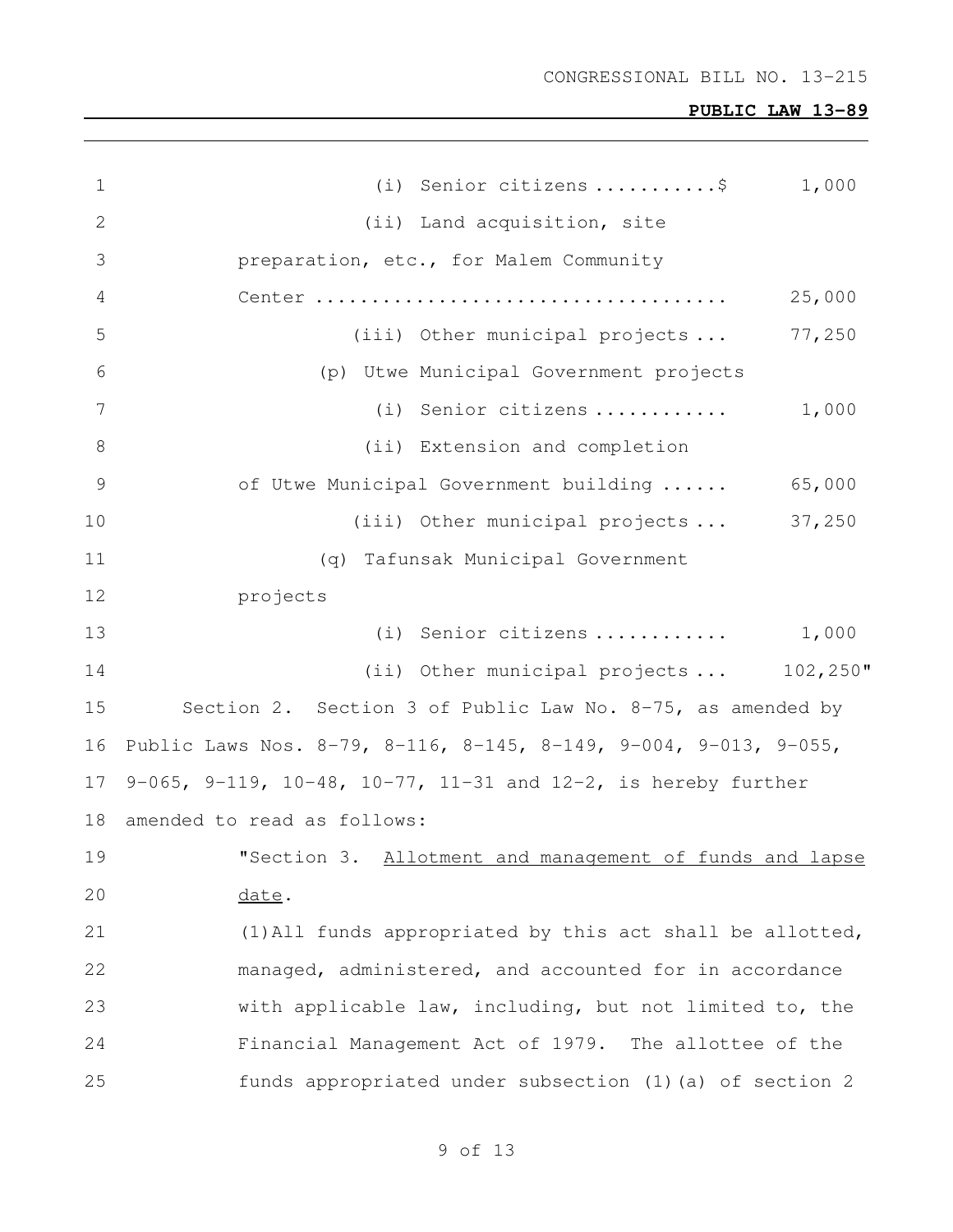| 1             | of this act shall be the PWP Development Authority,                                |
|---------------|------------------------------------------------------------------------------------|
| $\mathbf{2}$  | except that the allottee of the funds appropriated under                           |
| 3             | subsection (1)(a)(iv)c), (1)(a)(v) and (1)(a)(vi) of                               |
| 4             | section 2 of this act shall be the Mayor of Polle                                  |
| 5             | Municipality. The allottee of the funds appropriated                               |
| 6             | under subsections $(1)$ $(b)$ $(i)$ , $(1)$ $(b)$ $(ii)$ , $(1)$ $(b)$ $(iii)$ and |
| 7             | (1) (b) (iv) of section 2 of this act shall be the Mayor                           |
| 8             | of Fono. The allottee of the funds appropriated under                              |
| $\mathcal{G}$ | subsections (1)(b)(v), (1)(b)(vi) and (1)(b)(vii) of                               |
| 10            | section 2 of this act shall be the Mayor of Pis-Paneu.                             |
| 11            | The allottee of the funds appropriated under subsections                           |
| 12            | (1) (b) $(viii)$ , (1) (b) $(x)$ , (1) (b) $(xi)$ , and (1) (b) $(xvii)$ of        |
| 13            | section 2 of this act shall be the Mayor of Weno.<br>The                           |
| 14            | allottee of the funds appropriated under subsections                               |
| 15            | (1) (b) $(ix)$ , (1) (b) $(xii)$ , (1) (b) $(xiii)$ , (1) (b) $(xiv)$ ,            |
| 16            | $(1)$ (b) (xv), $(1)$ (b) (xvi), and (1) (b) (xviii) of section 2                  |
| 17            | of this act shall be the Weno Projects Coordinator. The                            |
| 18            | allottee of the funds appropriated under subsection                                |
| 19            | $(1)$ (c) of section 2 of this act shall be the Southern                           |
| 20            | Namoneas Development Authority. The allottee of the                                |
| 21            | funds appropriated under subsection (1) (d) of section 2                           |
| 22            | of this act shall be the Lower Mortlocks Development                               |
| 23            | Authority. The allottee of the funds appropriated under                            |
| 24            | subsection (1) (e) of section 2 of this act shall be the                           |
| 25            | Northwest Project Coordinator. The allottee of the                                 |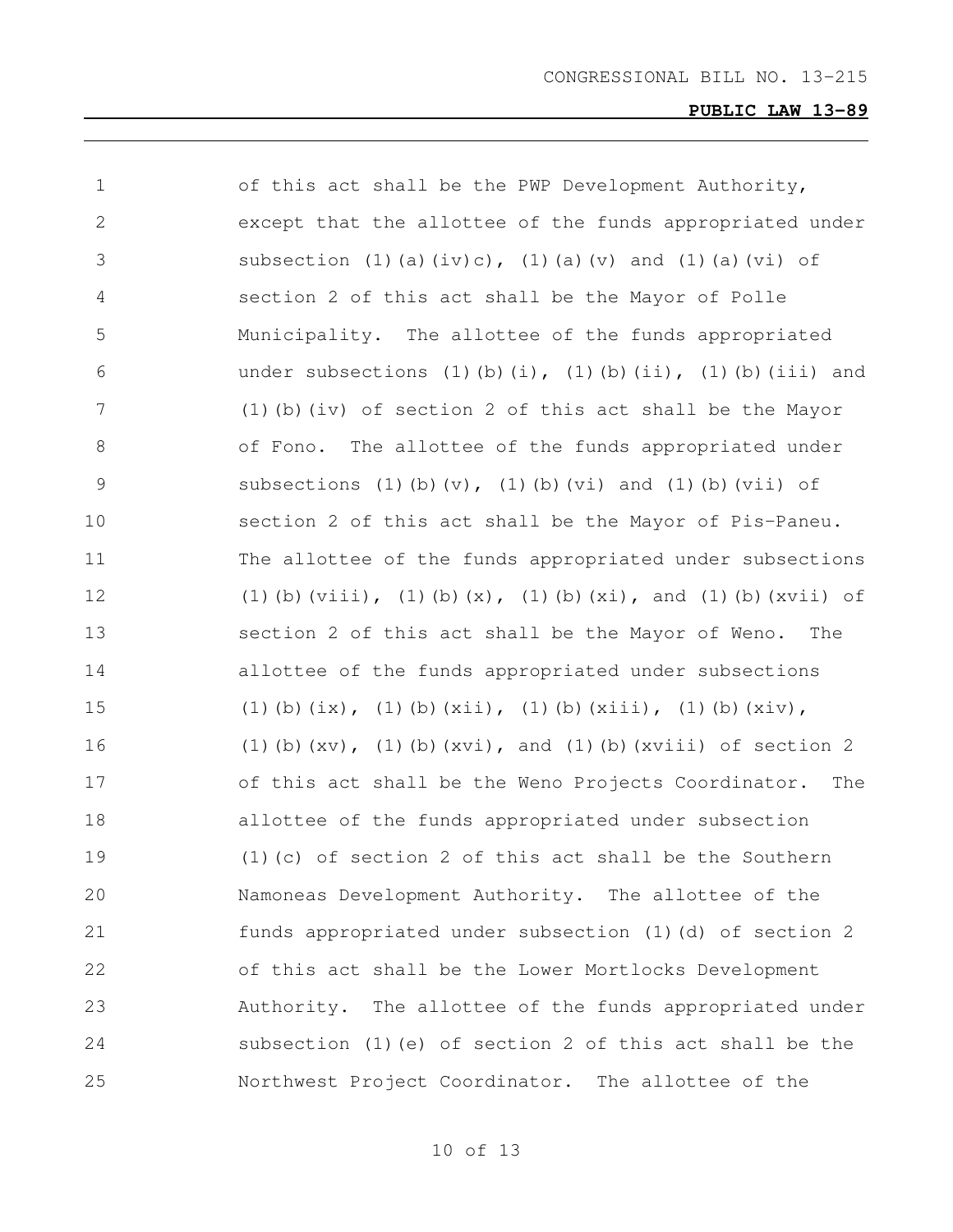| $\mathbf 1$ | funds appropriated under subsections $(1)$ (f) $(i)$ ,                  |
|-------------|-------------------------------------------------------------------------|
| 2           | $(1)$ (f) (ii) and (1) (f) (vi) of section 2 of this act shall          |
| 3           | be the Executive Director of COCA. The allottee of the                  |
| 4           | funds appropriated under subsections (1)(f)(iii),                       |
| 5           | (1) (f) $(iv)$ , (1) $(f)$ $(v)$ and (1) $(f)$ $(viii)$ of section 2 of |
| 6           | this act shall be the Chuuk State Commission on                         |
| 7           | Improvement Projects. The allottee of the funds                         |
| 8           | appropriated under subsection (1)(f)(vii) of section 2                  |
| 9           | of this act shall be the Lower Mortlocks Development                    |
| 10          | Authority. The allottee of the funds appropriated under                 |
| 11          | subsection $(2)$ (a) (i) of section 2 of this act shall be              |
| 12          | the Luhkenkolwof of Sapwuafik. The allottee of the                      |
| 13          | funds appropriated under subsection (2)(a)(ii) of                       |
| 14          | section 2 of this act shall be the Chief Magistrate of                  |
| 15          | Nukuoro. The allottee of the funds appropriated under                   |
| 16          | subsection (2) (a) (iii) of section 2 of this act shall be              |
| 17          | the Chief Magistrate of Kapingamarangi. The allottee of                 |
| 18          | the funds appropriated under subsection $(2)$ (a) (iv) of               |
| 19          | section 2 of this act shall be the Mayor of Kolonia                     |
| 20          | The allottee of the funds appropriated under<br>Town.                   |
| 21          | subsections (2)(a)(v)a), (2)(a)(v)b) and $2(a)(v)i$ of                  |
| 22          | section 2 of this act shall be the Chief Magistrate of                  |
| 23          | The allottee of the funds appropriated under<br>Sokehs.                 |
| 24          | subsections (2)(c)(i), (2)(c)(iii), (2)(e), (2)(f),                     |
| 25          | (4) (b), (4) (c), (4) (d), (4) (e), (4) (f), (4) (g), (4) (h),          |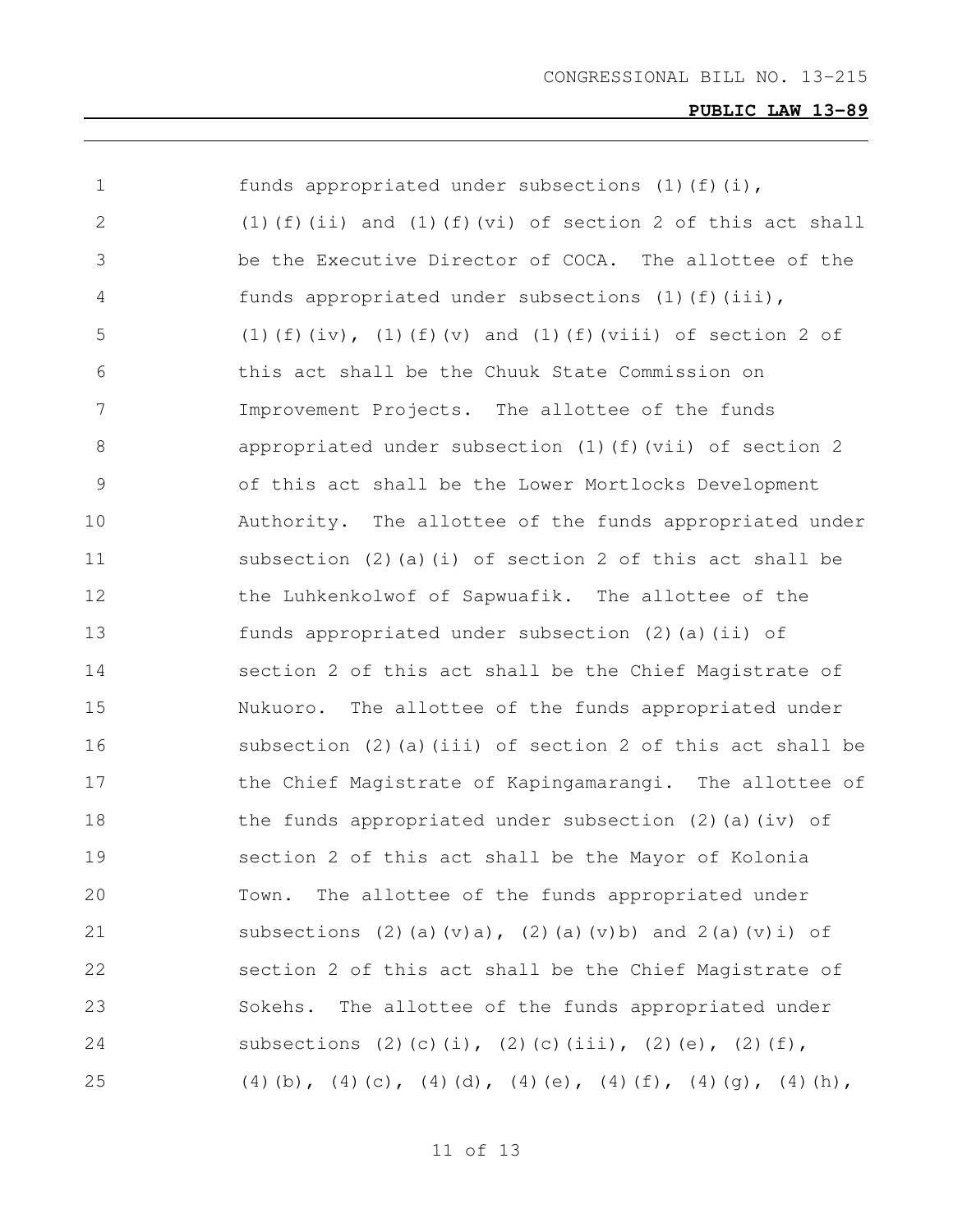| 1             | $(4)(i)$ , $(4)(j)$ and $(4)(k)$ of section 2 of this act shall |
|---------------|-----------------------------------------------------------------|
| $\mathbf{2}$  | be the President of the Federated States of Micronesia.         |
| 3             | The allottee of the funds appropriated under subsections        |
| 4             | $(2)$ (a) (v) c) of section 2 of this act shall be the          |
| 5             | Pohnpei Utilities Corporation. The allottee of the              |
| 6             | funds appropriated under subsection (2) (b) of section 2        |
| 7             | of this act shall be the Vice President of the Federated        |
| 8             | States of Micronesia or the Vice President's designee.          |
| $\mathcal{G}$ | The allottee of the funds appropriated under subsections        |
| 10            | $(2)$ (c) (ii) and $(2)$ (d) of section 2 of this act shall be  |
| 11            | the Pohnpei Transportation Authority. The allottee of           |
| 12            | the funds appropriated under subsection (3) of section 2        |
| 13            | of this act shall be the Governor of the State of Yap or        |
| 14            | his designee. The allottee of the funds appropriated            |
| 15            | under subsection $(4)$ (a) of section 2 of this act shall       |
| 16            | be the Chairman of the Kosrae Sports Council. The               |
| 17            | allottee of the funds appropriated under subsections            |
| 18            | $(4)$ (1) and $(4)$ (n) of section 2 of this act shall be the   |
| 19            | Mayor of the Lelu Municipal Government. The allottee of         |
| 20            | the funds appropriated under subsections (4) (m) and            |
| 21            | (4) (o) of section 2 of this act shall be the Mayor of          |
| 22            | the Malem Municipal Government. The allottee of the             |
| 23            | funds appropriated under subsection (4) (p) of section 2        |
| 24            | of this act shall be the President of the Federated             |
| 25            | States of Micronesia. The allottee of the funds                 |